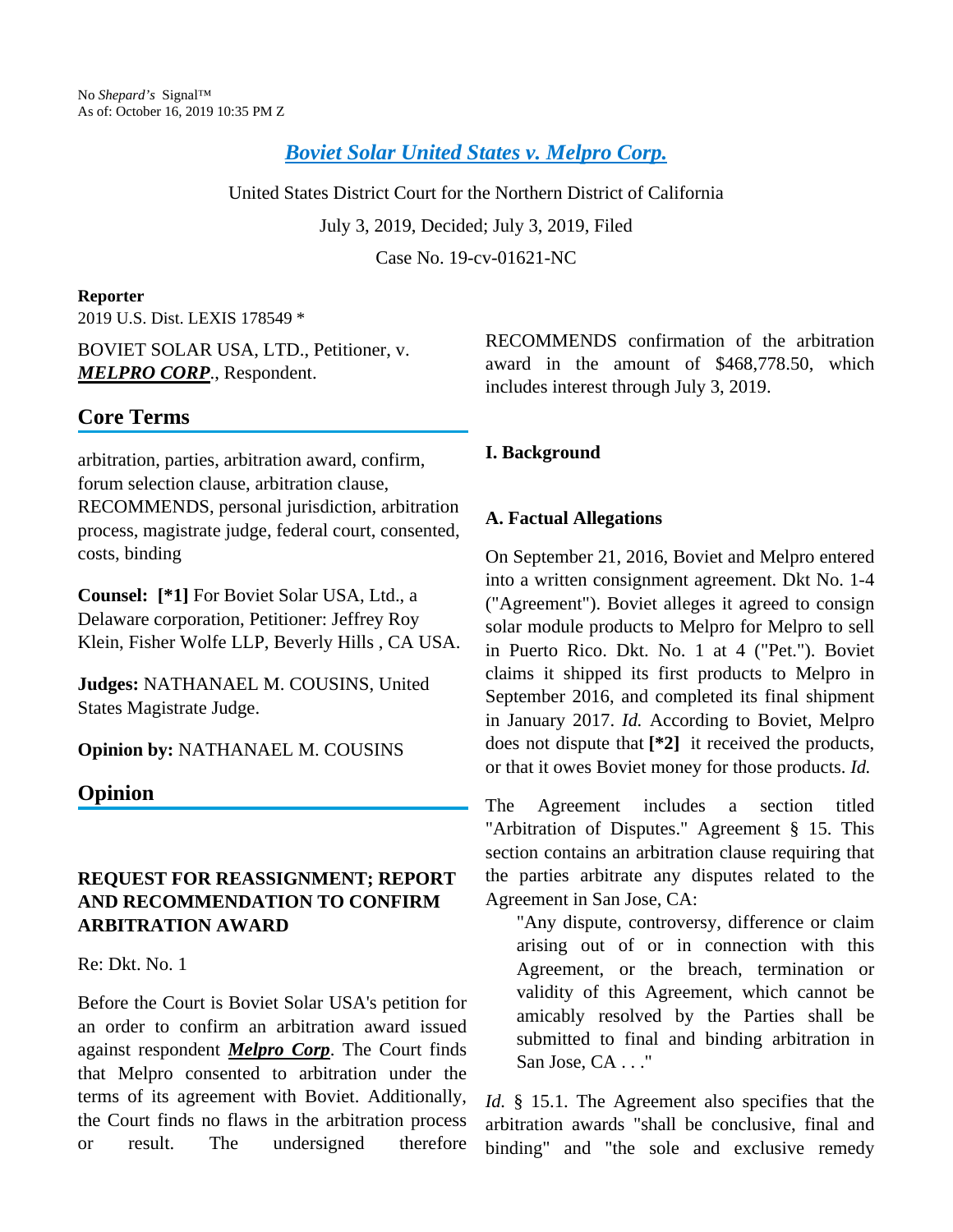between the Parties." *Id.* § 15.2.

In addition, the parties agreed to a forum selection clause designating federal court in San Jose for purposes of jurisdiction and venue:

"Each Party consents and agrees that all legal proceedings relating to the subject matter of this Agreement shall be maintained in the appropriate federal court sitting in San Jose, CA, and each Party consents and agrees that jurisdiction and venue for such proceedings shall lie exclusively with such court."

#### *Id.* § 17.

The Agreement **[\*3]** contains clear headings and subheadings, with consistent and readable font, sizing, and spacing throughout. *See generally id.*

### **B. Procedural History**

Boviet initiated arbitration proceedings on February 28, 2018. Dkt. No. 1-3 at 1. Boviet claims both parties submitted preliminary briefing prior to arbitration. *Id.* at 2. The arbitration hearing occurred before Arbitrator Thomas Klitgaard in San Jose, California on October 4, 2018. *Id.* at 7. After arbitration, Klitgaard entered an interim award. *Id.* at 8. Both parties objected to the interim award. *Id.* at 11-12. Melpro objected to: (1) the inclusion of interest and collection fees in the total amount; and (2) the amount of Boviet's attorney's fees and legal costs. *Id.* at 12. Klitgaard agreed with Melpro's position on interest and collection fees, but found the attorney's fees and legal costs reasonable. *Id.* Accordingly, Klitgaard adjusted the award and rendered a final and binding award in favor of Boviet on December 5, 2018. *Id.* at 13. Klitgaard awarded: (1) \$395,263.61 to Boviet for the principal; (2) \$36,807.30 for fees and costs; (3) \$11,089.30 for arbitration costs advanced by Boviet; and (4) 10% interest from these sums from the date of his final award. *Id.* at 12. He served a signed copy of the **[\*4]** award on both parties. Pet. at 2. Boviet alleges Melpro has not satisfied the arbitration award. *Id.* at 5.

On March 28, 2019, Boviet petitioned the Court to confirm the arbitration award and consented to magistrate judge jurisdiction. *Id.* at 1-6; Dkt. No 6. The Court requested supplemental briefing on the Court's personal and subject matter jurisdiction, which Boviet provided. Dkt. Nos. 12, 13.

Melpro has not appeared before the Court and has not consented to magistrate judge jurisdiction.

### **II. Legal Standard**

"Confirmation is a summary proceeding that converts a final arbitration award into a judgment of the court." *[Ministry of Def. & Support for the](https://advance.lexis.com/api/document?collection=cases&id=urn:contentItem:54GK-R6T1-F04K-V0KJ-00000-00&context=)  [Armed Forces of the Islamic Republic of Iran v.](https://advance.lexis.com/api/document?collection=cases&id=urn:contentItem:54GK-R6T1-F04K-V0KJ-00000-00&context=)  [Cubic Def. Sys., Inc., 665 F.3d 1091, 1094 n.1 \(9th](https://advance.lexis.com/api/document?collection=cases&id=urn:contentItem:54GK-R6T1-F04K-V0KJ-00000-00&context=)  [Cir. 2011\)](https://advance.lexis.com/api/document?collection=cases&id=urn:contentItem:54GK-R6T1-F04K-V0KJ-00000-00&context=)*. In deciding whether to confirm an arbitration award, federal courts afford a high degree of deference to arbitration agreements. *See [Moses H. Cone Mem'l Hosp. v. Mercury Constr.](https://advance.lexis.com/api/document?collection=cases&id=urn:contentItem:3S4X-54V0-003B-S0RY-00000-00&context=)  [Corp., 460 U.S. 1, 24-25, \(1983\)](https://advance.lexis.com/api/document?collection=cases&id=urn:contentItem:3S4X-54V0-003B-S0RY-00000-00&context=)* (stating that "as a matter of federal law, any doubts concerning the scope of arbitrable issues should be resolved in favor of arbitration . . ."). A federal court may only modify, strike, or vacate "an award that evidences affirmative misconduct in the arbitral process or the final result or that is completely irrational or exhibits a manifest disregard for the law." *[Kyocera](https://advance.lexis.com/api/document?collection=cases&id=urn:contentItem:49DG-WV80-0038-X0VS-00000-00&context=)  [Corp. v. Prudential-Bache Trade Servs., Inc., 341](https://advance.lexis.com/api/document?collection=cases&id=urn:contentItem:49DG-WV80-0038-X0VS-00000-00&context=)  [F.3d 987, 998 \(9th Cir. 2003\)](https://advance.lexis.com/api/document?collection=cases&id=urn:contentItem:49DG-WV80-0038-X0VS-00000-00&context=)*. Thus, district courts have "extremely limited review authority." *Id.*

### **III. Discussion**

#### **A. Jurisdiction [\*5]**

#### **1. Subject Matter Jurisdiction**

The Court has diversity jurisdiction over this matter. Federal courts have jurisdiction over citizens of Puerto Rico. *[28 U.S.C. § 1332\(e\)](https://advance.lexis.com/api/document?collection=statutes-legislation&id=urn:contentItem:8SG9-5HW2-D6RV-H0G4-00000-00&context=)*. A corporation is a citizen of the state where it is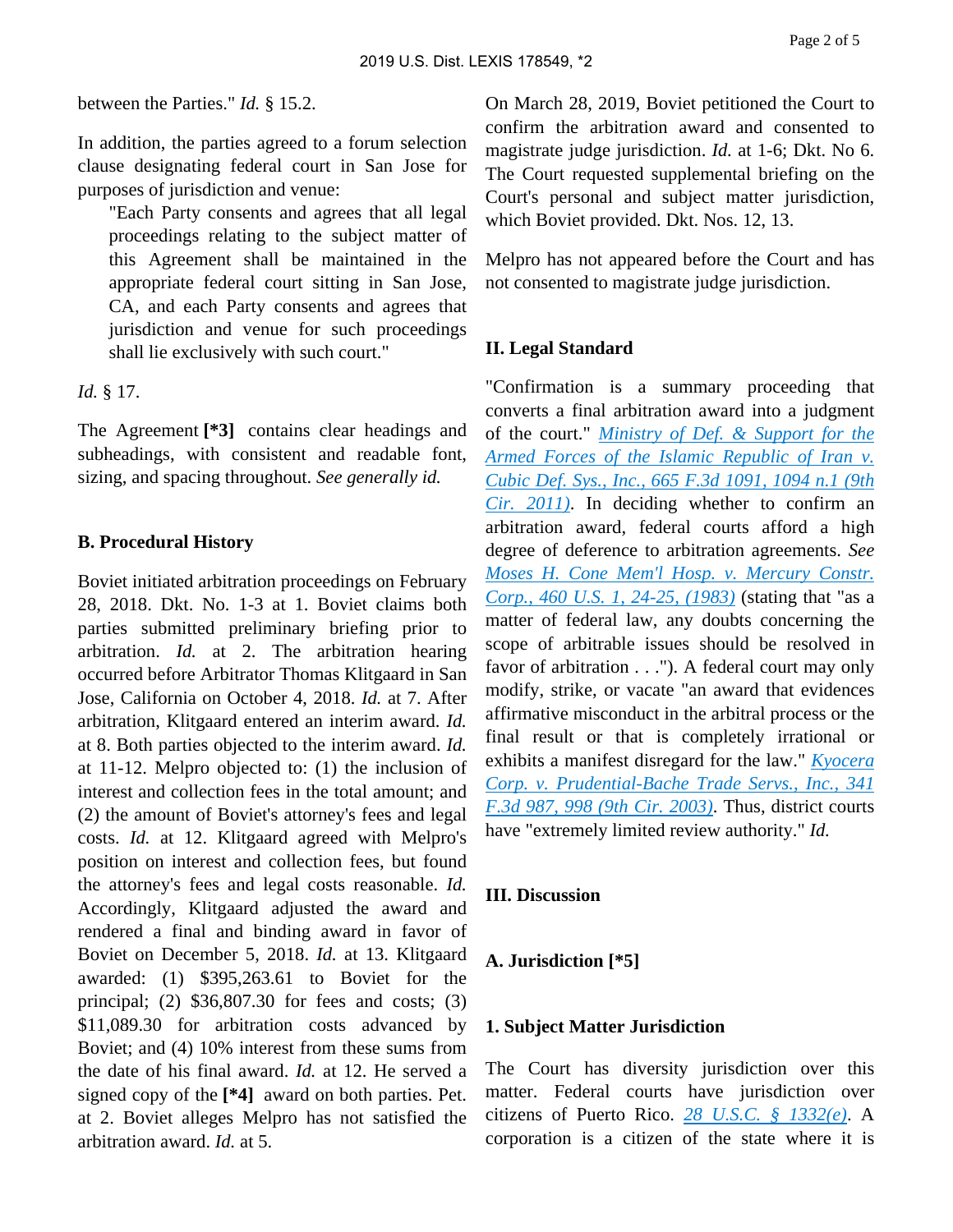incorporated and the state where it has its principal place of business. *[§ 1332\(c\)\(1\)](https://advance.lexis.com/api/document?collection=statutes-legislation&id=urn:contentItem:8SG9-5HW2-D6RV-H0G4-00000-00&context=)*. Melpro, as a Puerto Rico corporation with its principal place of business in Puerto Rico, is a citizen of Puerto Rico. *Id.*; Dkt. No. 13-1 (Klein Declaration), Ex. A. Boviet is a Delaware corporation and its principal place of business is California. Klein Decl., Ex. B. The amount in controversy exceeds \$75,000, so diversity jurisdiction applies. *[28 U.S.C. § 1332](https://advance.lexis.com/api/document?collection=statutes-legislation&id=urn:contentItem:8SG9-5HW2-D6RV-H0G4-00000-00&context=)*.

#### **2. Personal Jurisdiction**

The Agreement's forum selection clause confers personal jurisdiction to the Court. *See* Agreement § 17. Parties may contract around standard personal jurisdiction requirements. *[Burger King Corp. v.](https://advance.lexis.com/api/document?collection=cases&id=urn:contentItem:3S4X-BM70-0039-N006-00000-00&context=)  [Rudzewicz, 471 U.S. 462, 473 \(1985\)](https://advance.lexis.com/api/document?collection=cases&id=urn:contentItem:3S4X-BM70-0039-N006-00000-00&context=)* (concluding that "personal jurisdiction requirement is a waivable right"). As such, parties may limit the proper forum for their claims to a particular court. *[Dow Chem. Co. v. Calderon, 422 F.3d 827, 831](https://advance.lexis.com/api/document?collection=cases&id=urn:contentItem:4GYH-NGW0-0038-X33B-00000-00&context=)  [\(9th Cir. 2005\)](https://advance.lexis.com/api/document?collection=cases&id=urn:contentItem:4GYH-NGW0-0038-X33B-00000-00&context=)* (explaining that "'parties to a contract may agree in advance to submit to the jurisdiction of a given court.'") (quoting *[Nat'l](https://advance.lexis.com/api/document?collection=cases&id=urn:contentItem:3S4X-GXB0-003B-S08M-00000-00&context=)  [Equip. Rental, Ltd. v. Szukhent, 375 U.S. 311, 316](https://advance.lexis.com/api/document?collection=cases&id=urn:contentItem:3S4X-GXB0-003B-S08M-00000-00&context=)  [\(1964\)\)](https://advance.lexis.com/api/document?collection=cases&id=urn:contentItem:3S4X-GXB0-003B-S08M-00000-00&context=)*. Such forum selection clauses "should be enforced absent strong reasons to set them aside." *[E. & J. Gallo Winery v. Andina Licores S.A., 446](https://advance.lexis.com/api/document?collection=cases&id=urn:contentItem:4JVM-CTN0-0038-X015-00000-00&context=)  [F.3d 984, 992 \(9th Cir. 2006\)](https://advance.lexis.com/api/document?collection=cases&id=urn:contentItem:4JVM-CTN0-0038-X015-00000-00&context=)* (quoting **[\*6]**  *[Northrop Corp. v. Triad Int'l Mktg., S.A., 811 F.2d](https://advance.lexis.com/api/document?collection=cases&id=urn:contentItem:3S4X-C6X0-001B-K4T2-00000-00&context=)  [1265, 1270 \(9th Cir.1987\)\)](https://advance.lexis.com/api/document?collection=cases&id=urn:contentItem:3S4X-C6X0-001B-K4T2-00000-00&context=)*. But, the parties must agree to the clause for it to apply and confer personal jurisdiction. *See Holland Am. Line Inc. v. Wartsila N. Am., Inc., 485 F.3d 450, 458 (9th Cir. 2007)* (explaining that "a forum selection clause may give rise to waiver of objections to personal jurisdiction . . . provided that the defendant agrees to be so bound").

Here, the Agreement signed by the parties includes a forum selection clause opting for federal court in San Jose. *See* Agreement § 17. First, the forum selection clause clearly identifies San Jose federal court as the agreed upon forum. *See id.* And, second, Boviet's petition for confirmation falls

within its scope because the Agreement includes a detailed section on arbitration. *See id.* § 15. Because the parties agreed to a forum selection clause that encompasses arbitration proceedings, the Court should enforce the forum selection clause and find personal jurisdiction satisfied.

#### **B. Confirmation of Award**

"Arbitration is undeniably a matter of contract and parties are bound by arbitration awards only if they agreed to arbitrate the matter." *[Fortune, Alsweet &](https://advance.lexis.com/api/document?collection=cases&id=urn:contentItem:3S4W-XXB0-003B-G0MX-00000-00&context=)  [Eldridge, Inc. v. Daniel, 724 F.2d 1355, 1356 \(9th](https://advance.lexis.com/api/document?collection=cases&id=urn:contentItem:3S4W-XXB0-003B-G0MX-00000-00&context=)  [Cir. 1983\)](https://advance.lexis.com/api/document?collection=cases&id=urn:contentItem:3S4W-XXB0-003B-G0MX-00000-00&context=)*. Courts enforce noticeable arbitration clauses. *See [Kilgore v. KeyBank, Nat. Ass'n, 718](https://advance.lexis.com/api/document?collection=cases&id=urn:contentItem:585K-G9J1-F04K-V32B-00000-00&context=)  [F.3d 1052, 1059 \(9th Cir. 2013\)](https://advance.lexis.com/api/document?collection=cases&id=urn:contentItem:585K-G9J1-F04K-V32B-00000-00&context=)* (deeming arbitration clause sufficiently conspicuous given its placement "in its own section, clearly labeled, [and] in boldface"). Parties may **[\*7]** expressly or implicitly agree to arbitrate. *[Fortune, 724 F.2d at](https://advance.lexis.com/api/document?collection=cases&id=urn:contentItem:3S4W-XXB0-003B-G0MX-00000-00&context=)  [1356](https://advance.lexis.com/api/document?collection=cases&id=urn:contentItem:3S4W-XXB0-003B-G0MX-00000-00&context=)*. Participation in the process implies consent to arbitration. *See [id. at 1357](https://advance.lexis.com/api/document?collection=cases&id=urn:contentItem:3S4W-XXB0-003B-G0MX-00000-00&context=)* (concluding it "unreasonable and unjust to allow [appellant] to challenge the legitimacy of the arbitration process, in which he had voluntarily participated over a period of several months . . . "). Here, Melpro agreed to arbitration both expressly and implicitly.

First, Melpro expressly agreed to arbitration. The Agreement contains an unambiguous arbitration clause. *See* Agreement § 15. The clause appears in its own section, under its own heading. *See [Kilgore,](https://advance.lexis.com/api/document?collection=cases&id=urn:contentItem:585K-G9J1-F04K-V32B-00000-00&context=)  [718 F.3d at 1059](https://advance.lexis.com/api/document?collection=cases&id=urn:contentItem:585K-G9J1-F04K-V32B-00000-00&context=)*; Agreement § 15. Moreover, the font and size of the arbitration clause match the rest of the document, and the clause is easily readable. *See [Hall v. Prudential-Bache Sec., Inc., 662 F.](https://advance.lexis.com/api/document?collection=cases&id=urn:contentItem:3S4N-CWH0-003B-6567-00000-00&context=)  [Supp. 468, 471 \(C.D. Cal. 1987\)](https://advance.lexis.com/api/document?collection=cases&id=urn:contentItem:3S4N-CWH0-003B-6567-00000-00&context=)* (finding arbitration clause fair in part because "[a]ll of the clauses are printed in the same size print"); *Wright v. Sirius XM Radio Inc.*, No. 16-cv-1688-JVS, 2017 WL 4676580, at \*6 (C.D. Cal. June 1, 2017) (reasoning arbitration clause noticeable due in part to "paragraphs contain[ing] sufficient white space and subheadings to make the clause readable"); Agreement § 15. Because the Agreement contains a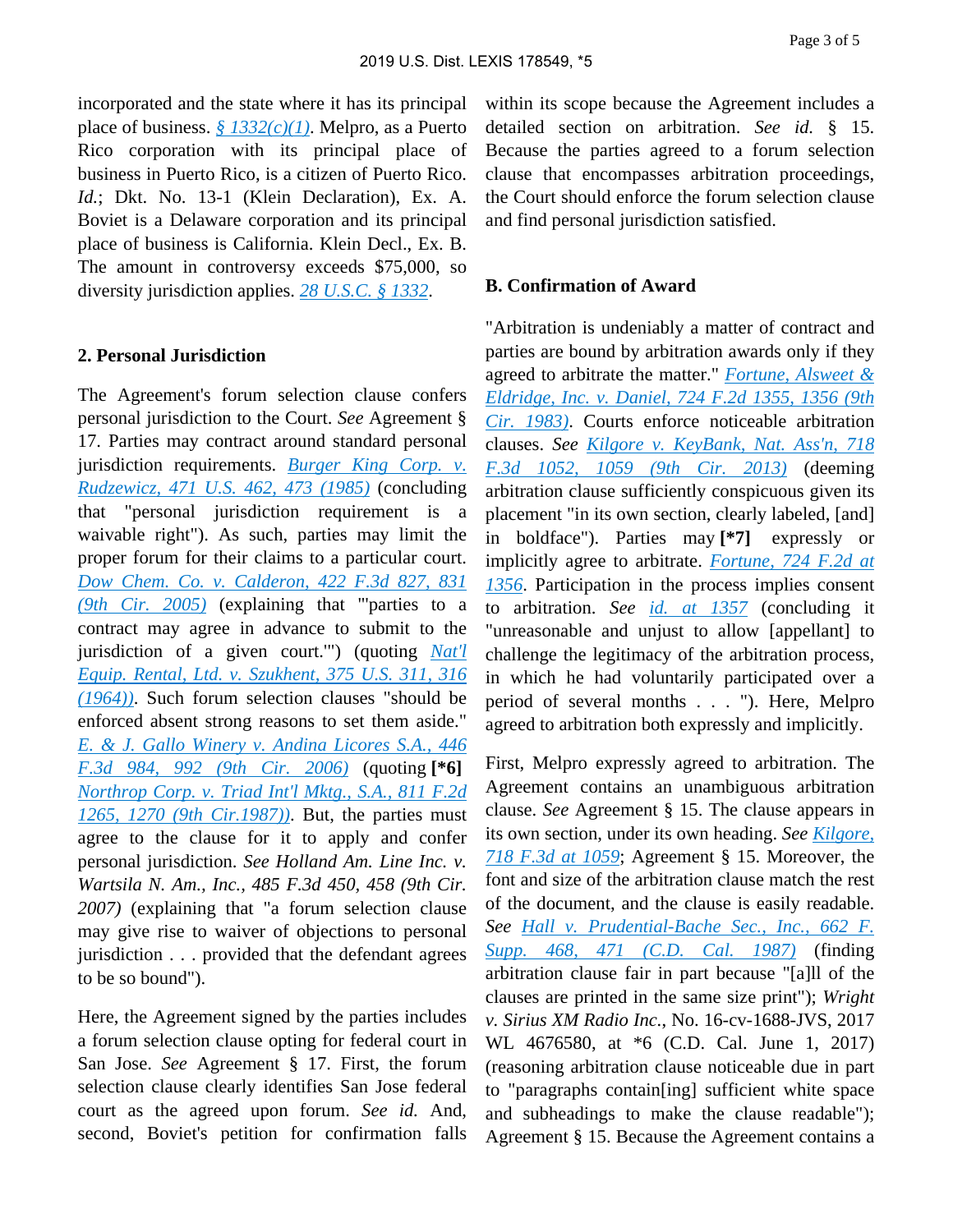conspicuous, unambiguous arbitration clause, Melpro expressly agreed to arbitrate any disagreements with Boviet.

Second, even if Melpro had not **[\*8]** expressly agreed to arbitration, it implicitly agreed by participating in the arbitration process. Melpro submitted briefing to the arbitrator prior to arbitration. Dkt. No. 1-3 at 2. After arbitration, Melpro offered specific objections to the interim award proposed by the arbitrator. *See [id. at 11-12](https://advance.lexis.com/api/document?collection=cases&id=urn:contentItem:3S4X-54V0-003B-S0RY-00000-00&context=)*. Notably, Melpro objected to the amount and calculation of the award, not to the arbitrator's other findings. *See id.* Therefore, Melpro implicitly agreed to arbitration by voluntarily participating in it, as well as by not contesting the crux of the arbitrator's findings.

Third, the arbitration process appears fair and valid. After the arbitration hearing, the arbitrator offered Melpro the opportunity to object. *See [id. at 7](https://advance.lexis.com/api/document?collection=cases&id=urn:contentItem:3S4X-54V0-003B-S0RY-00000-00&context=)*. The arbitrator weighed Melpro's objections, and even found in Melpro's favor regarding interest and collection fees. *See [id. at 12](https://advance.lexis.com/api/document?collection=cases&id=urn:contentItem:3S4X-54V0-003B-S0RY-00000-00&context=)*. No aspect of the arbitration appears "completely irrational or exhibits a manifest disregard for the law." *See [Kyocera Corp., 341 F.3d at 998](https://advance.lexis.com/api/document?collection=cases&id=urn:contentItem:49DG-WV80-0038-X0VS-00000-00&context=)*. Thus, the Court should uphold the arbitrator's findings and award.

In light of Melpro's express and implied agreement to arbitrate, the Court finds the arbitrator's decision valid and binding. *See [Nghiem v. NEC Elec., Inc.,](https://advance.lexis.com/api/document?collection=cases&id=urn:contentItem:3S4X-5K60-003B-P1P4-00000-00&context=)  [25 F.3d 1437, 1442 \(9th Cir. 1994\)](https://advance.lexis.com/api/document?collection=cases&id=urn:contentItem:3S4X-5K60-003B-P1P4-00000-00&context=)* (concluding "that the arbitrator had authority over the **[\*9]**  claim because Nghiem voluntarily submitted to binding arbitration and is, therefore, bound by the arbitrator's decision"). Therefore, the Court recommends granting the arbitration award issued against Melpro.

### **C. Magistrate Jurisdiction**

Magistrate judges require consent to confirm arbitration awards. *See [28 U.S.C. § 636\(c\)](https://advance.lexis.com/api/document?collection=statutes-legislation&id=urn:contentItem:8SG9-5HW2-D6RV-H0BK-00000-00&context=)*; *Am. President Lines, Ltd. v. Trans Atl. Assocs., Inc.*, No. 04-cv-1515-EDL, 2004 WL 1837923, at \*1 (N.D. Cal. Aug. 17, 2004). In motions to confirm arbitration where the respondent has neither appeared nor consented, magistrate judges reassign cases to a district court judge along with a report and recommendation. *See, e.g, id.; BraunHagey & Borden LLP v. GMP Hawaii, Inc.*, No. 13-cv-05253-TEH, 2014 WL 662496, at \*1 (N.D. Cal. Feb. 20, 2014); *Injazat Tech. Fund, B.S.C. v. Najafi*, No. 11-cv-4133-*[PJH, 2012 WL 1535125, at](https://advance.lexis.com/api/document?collection=cases&id=urn:contentItem:55J5-MC91-F04C-T0W9-00000-00&context=)  [\\*1 \(N.D. Cal. May 1, 2012\)](https://advance.lexis.com/api/document?collection=cases&id=urn:contentItem:55J5-MC91-F04C-T0W9-00000-00&context=)*.

The Court lacks Melpro's consent to magistrate judge jurisdiction pursuant to *[28 U.S.C. § 636\(c\)](https://advance.lexis.com/api/document?collection=statutes-legislation&id=urn:contentItem:8SG9-5HW2-D6RV-H0BK-00000-00&context=)*. Accordingly, the Court requests reassignment of the case to a district court judge with the accompanying report and recommendation for confirmation of the award.

#### **III. Conclusion**

The undersigned REQUESTS that the Clerk of Court reassign this case to a district court judge. Given Melpro's agreement to arbitrate, and the validity of the arbitration process and result, the Court RECOMMENDS under *[Federal Rule of Civil](https://advance.lexis.com/api/document?collection=statutes-legislation&id=urn:contentItem:5GYC-25Y1-FG36-104X-00000-00&context=)  [Procedure 72](https://advance.lexis.com/api/document?collection=statutes-legislation&id=urn:contentItem:5GYC-25Y1-FG36-104X-00000-00&context=)* that Petitioner's Motion to **[\*10]**  Confirm Arbitration Award for be granted.

The undersigned RECOMMENDS that judgment be entered in favor of Boviet and against Melpro in the amount of **\$468,778.50**: (1) \$395,263.61 in damages for breach of contract; (2) \$36,807.30 in attorneys' fees and costs; (3) \$11,089.30 in administration fees and costs; (4) \$25,618.29 in interest (10% interest from December 6, 2018 through July 3, 2019).

Boviet is ordered to serve this order upon Melpro within 10 days. Any party may object to this report and recommendation within 14 days of it being served. *[Fed. R. Civ. P. 72\(b\)\(2\)](https://advance.lexis.com/api/document?collection=statutes-legislation&id=urn:contentItem:5GYC-25Y1-FG36-104X-00000-00&context=)*.

#### **IT IS SO ORDERED**.

Dated: July 3, 2019

/s/ Nathanael M. Cousins